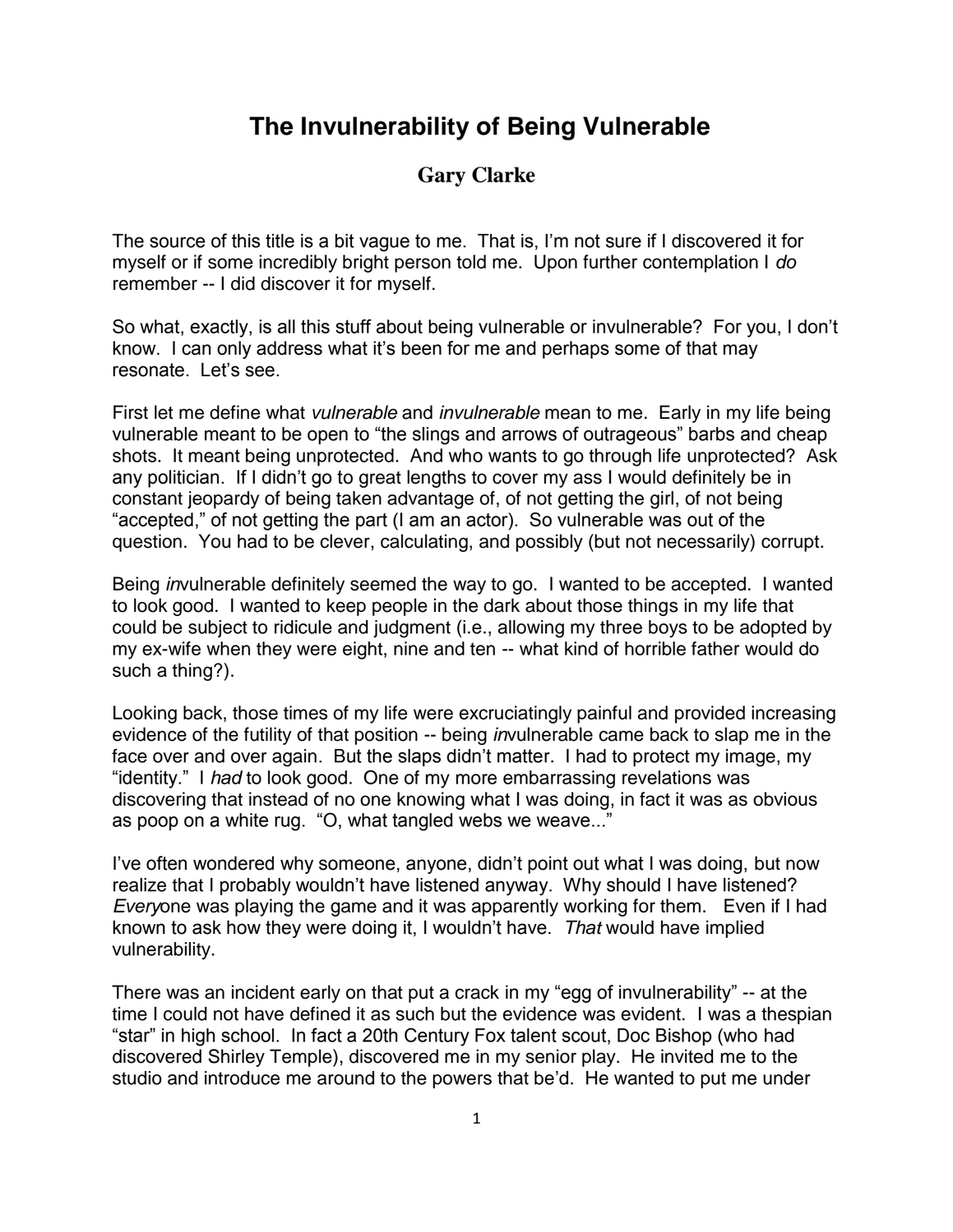contract and groom me for stardom. And all I had to do was wait till I was eighteen (I was seventeen at the time) and not get married. I got married. Doc found out and slammed the door to stardom in my face...hard.

Something just occurred to me.., just now.., as I was writing the last paragraph. It is very possible, even likely, that despite his request that I not marry, I did so just out of some unconscious fear of not being able to fulfill Doc's expectations of me, whatever they may have been. That had not even crossed my mind until just now. And, at this writing, I am a tad older than 17. The things we hold on to.

It was a few years before I even considered taking another shot at acting. When I did I asked my high school drama teacher for help. She used her friendship with the director of the Pasadena Playhouse to get me an audition. I was to arrive at 6:30 the next evening, third floor at the rear of the Playhouse. But I had to make an impression. They had to know I was someone special. I had to mask anything that would make me appear incompetent or inept. I lapsed back into my cocky "high school star" mode and decided to arrive at 7:30 (stars always arrive late). I barged in to the designated room and rudely interrupted another actor's audition. I was icily directed to take a seat and wait my turn. While waiting it became apparent that these actors were good. I mean really good. Of a much higher caliber than I was used to. I began to sweat and palpitate. By the time the director called on me I was a wreck.

Now when you audition for a part, everyone knows that you read "the dialogue." Everyone knows. I knew. It didn't matter. I was so flustered I read everything -- stage directions, author's notes, commas and hyphens. The director was sympathetic and asked his assistant to take me into the next room, go over the lines and allow me to settle my nerves.

The assistant was very gracious and helpful and, when he thought I had sufficiently settled, asked if I was ready to return to the audition room. I asked if he would give me a few moments longer and he agreed. He left and I proceeded to memorize the lines of the scene. My assumption was that the director would be impressed. Ten or fifteen minutes later and I was indeed, ready to blow them away. I walked out of my room and into the audition room and, for a brief moment, thought I had opened the wrong door. I hadn't. It was the right door but everyone -- everyone -- had gone. I had been completely forgotten and found myself alone in an obscure hallway on the top floor of the Pasadena Playhouse staring at a single lightbulb clinging to the end of a frayed wire dangling from a hole in the ceiling. While I didn't realize it at the time, my cloak of invulnerability had failed, miserably. And, to top it off, I later told everyone that the audition had gone swimmingly -- more covering, more denial, more pain, and absolutely no evidence of authenticity or satisfaction. I was humbled, in spades, and I didn't like being humbled (as if it had anything to with anyone else). I also had no idea of how to *fix* the problem. So..,

I hid. I had no desire or interest in talking to *any*one. The incident would blow over. It would be forgotten. I'd forget. And if anyone brought it up I'd deny it and avoid it all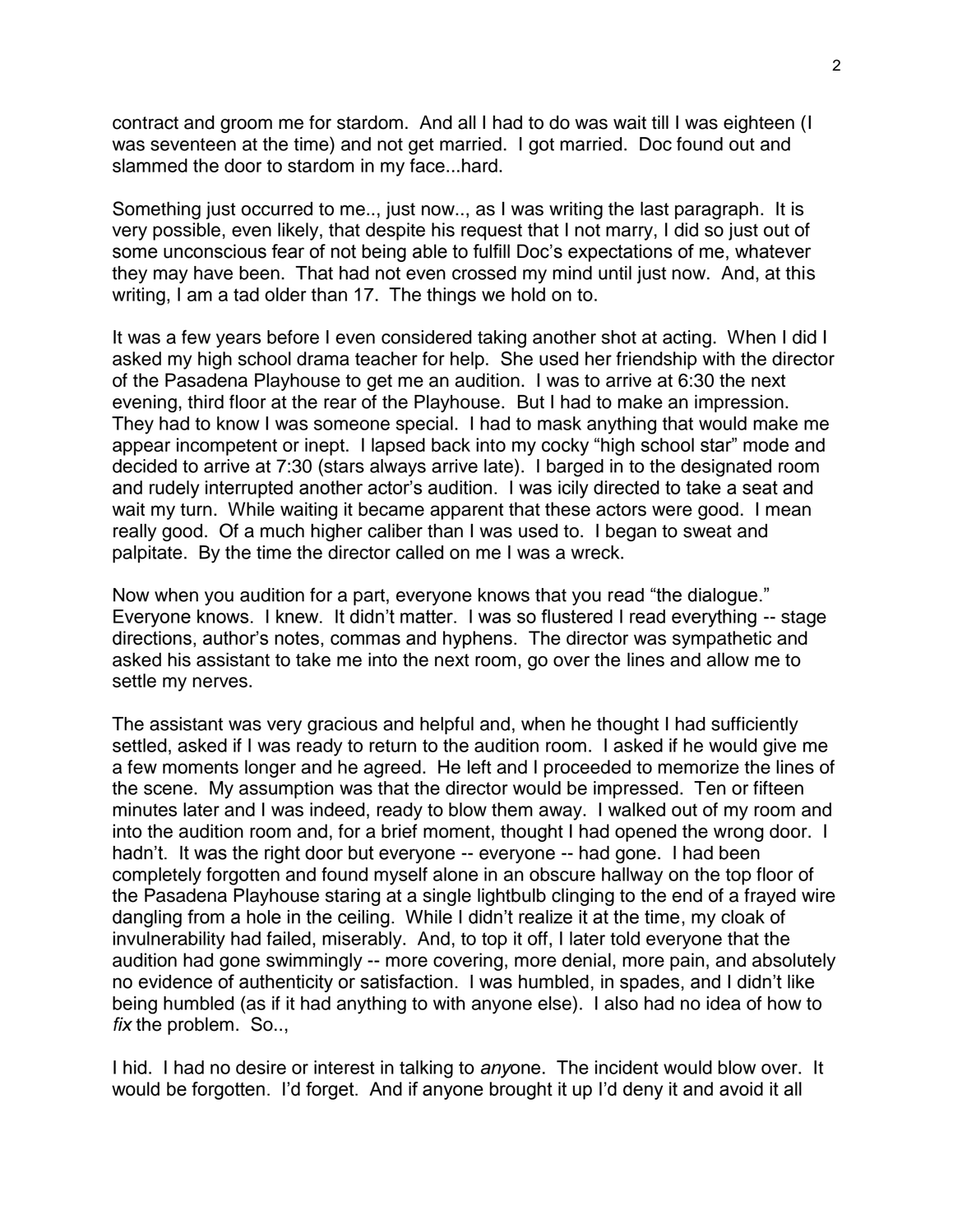with my fancy footwork. Well, it didn't blow over and it wasn't forgotten. If anyone even mentioned the Pasadena Playhouse I would get that "Uh oh" twinge in my gut and grow pale. I'd try to change the subject and if I couldn't, I'd leave the room. It was months before I ventured forth again.

A small 'Little Theater' group in San Gabriel, CA was mounting an old fashioned melodrama. No one there knew me so there was nothing to hide or avoid. My Playhouse fiasco hadn't hit the papers so I felt comparatively safe. I walked into the theater with absolutely nothing going on -- nothing hidden and not trying to be something I wasn't. I was there to read for a part. If I got it, great. If I didn't, that was okay, too. I was actually able to look around and watch people, see what they were going through. I recognized "me at the Playhouse" in a few of the hopefuls. Still, the full meaning of the moment hadn't clicked for me. That I was actually experiencing a lowgrade form of vulnerability had not occurred to me. What a joy it was. I couldn't wait to read.

The theater was run by five volunteers who had already cast themselves in all of the major roles, which was fine. They ran the theater, so why not? Parts that were left were one or two-line parts. The auditionees -- about ten or fifteen of us -- sat patiently waiting our turns. Our names would be called, we'd stand to polite applause and go forward, reading our one or two lines. More polite applause and we'd return to our seats hoping we'd made the cut. Then I noticed: the five theater-runners were having the time of their lives, happy, carefree, and confident that soon they'd have the cast they wanted. But the people who were there for a part, well.., definitely horses of a different color. Their faces reflected hope, fear, angst, and the very real possibility of throwing up. "How," I wondered, "could anyone possibly give an even remotely fair accounting of themselves while in that state of mind?" I also noticed that *I* wasn't in that state of mind.

I was in unfamiliar territory and liked it! I was following no unspoken agenda. What they saw is what they got. I was self-assured and confident, but not cocky. I knew what I knew and what I wanted in that moment. I went for it. No hesitation. No fear of rejection. However it turned out would be perfect. There was nothing to hide or be ashamed of. Had they asked me about the Pasadena Playhouse incident, I would have told them, gladly. And they would have laughed.., with me, not at me.

They called my name and I stood to the polite applause. As I walked forward I said that I would like to read the part of the villain. One of the "five" reminded me that "Tom is already..." I interrupted. Not arrogantly, but firmly.., nicely. "I understand," I said. "But if I read the part of the villain you will at least get a better idea of what I can do. And if I'm not cast in this play perhaps you'll remember me for the next one."

Tom, of all people, thought the idea had merit and agreed with my request. It wasn't an outlandish or brash, or even an unusual request. Had they said "no" I would have thanked them and been on my way. No hard feelings. Yes, definitely a new place for me. Suffice to say, they gave me the part of the villain. Tom took the part of the hero,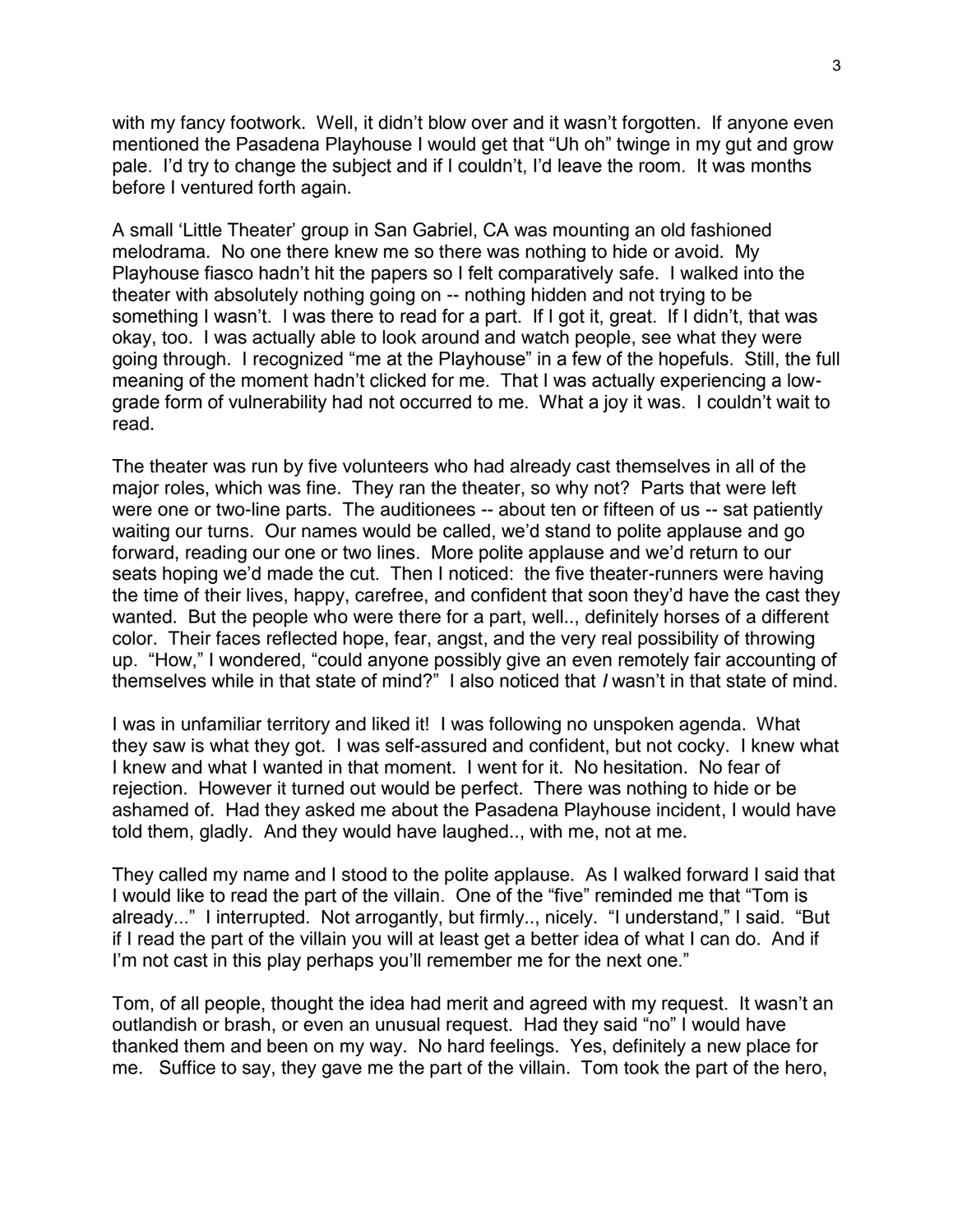and Bob, who had been cast as the hero, was now the MC. And a good time was had by all.

I've got a closet-full of protection modes:

- Be physical, aggressive.
- Point out and use the weaknesses of others.
- Time your moves.
- Out-clever the competition.
- Use controlled pseudo vulnerability. (That always gets 'em.)

## And on and on.

My agent sent me to a Hollywood party informing me that agents, directors and producers would be there, casting several movies; a western, a teenage drama, a gangster epic, and a family friction flick. "Damn!" I thought. "I can be *all* of those guys!" But I couldn't be just Gary. That would never do. (I had absolutely no remembrance of my "reading for the villain" episode). I arrived at the party dressed in jeans, boots, a white shirt and my best James Dean persona. I was cool, hip and a force to be reckoned with. I planted myself on a sofa and perused the scene. Thirty minutes later a very attractive lady sat down next to me. I recognized her as a prominent Hollywood casting agent. She introduced herself and I mumbled my name. She chatted on merrily and I would occasionally grunt a response and favor her with one of my seven expressions. During the course of that chat I uttered only four words, to two of which she replied, "Pardon?"

At the end of the "chat" she put her hand on my knee (Boy, I had her now!). She looked deep into my eyes and cooed, "Gary. If you're going to play the strong, silent type, you might consider having something to say when you do speak." And she was gone. Dear God! The Pasadena Playhouse all over again! Only worse.

It got better. Not good, but better. It became much easier to recognize the void when I wasn't vulnerable. It was about here that I learned about *The Wasp and the Suit of Armor.* It's like this: You can strap on your *armor of invulnerability* but invariably the *wasp of discovery* will find its way inside your "protection" and sting the crap out of you. And, should the same wasp happen upon your armor-less, unprotected body, it will probably just sting you once and be on its way, leaving you to be on yours, without that ever-present worry, "Are they going to find out?" They will. Get the damn sting over with and move on! Eventually, you begin to learn something of major importance with every subsequent sting. Well, at least I did.

One incident completely turned my life around. Forever. I do not exaggerate. I was one of the co-stars on a big TV series during the 60's, *The Virginian,* and worked with an actor named Lee J. Cobb. If you don't remember the name you'll remember the face. Look him up on IMDB. I had a problem with him -- I was star-struck.., in awe of this incredible actor. I couldn't put one intelligent or semi-comprehensive sentence together when speaking to him. He was Lee J. Cobb! He was used to speaking to bright, erudite and more articulate people than this incompetent, unseasoned upstart.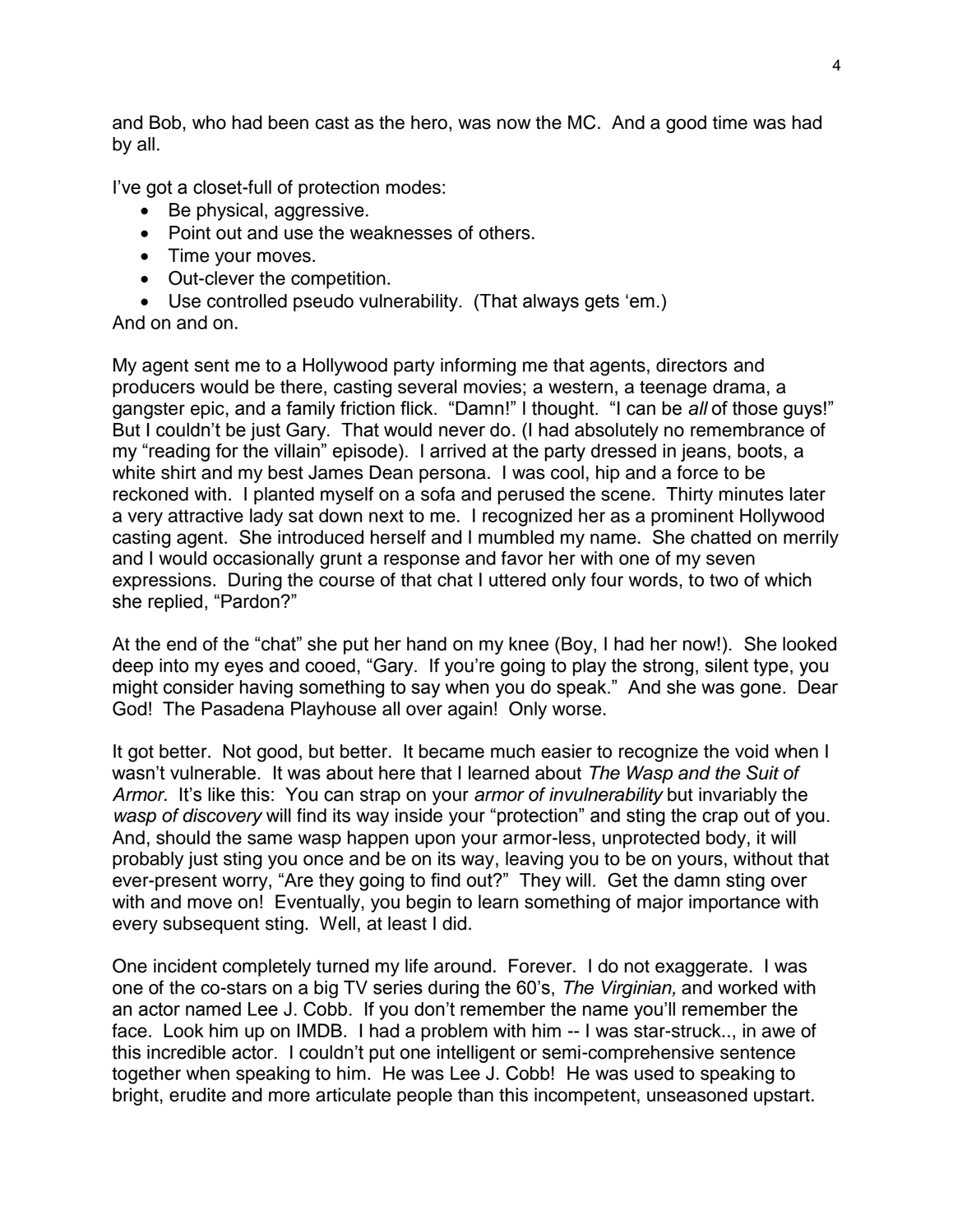But.., I was smart enough to know what had to be done. I'd tell him about my problem. Just lay it out on the table. A man of his caliber would certainly have a pearl or two he could offer that would help a poor unfortunate like me.

After about the third month of the show, Lee, two other actors and I were driven out to the location for that day's shooting. The two actors and the driver got out of the limo and headed for the chuck wagon. Lee and I were left alone in the back seat. Lee, who loved cigars, lit one up. He hadn't yet looked at me. No matter. I mustered up my courage and spoke, spilling my guts as I told him of my feelings of inadequacy being around him. It took several minutes but I finally got it all out. I waited for his response, knowing it would be profound and powerful. I mean, this was Lee J. Cobb*!!* He puffed on his cigar, thinking, I assumed. I waited. A long wait. Not a word, a cough, a glance in my direction. Nothing. "Maybe," I thought, "I wasn't clear." I reiterated my case. A little more definite this time. A bit more assertive. I left no doubt as to what I wanted. And still, not a word. Nothing! Just an occasional exhalation of smoke. It was as if I wasn't even in the car. I blew up. I told him where to get off and exactly what he could do with his cigar.

Ironically, most of my scenes that day were with Lee and I blasted through every one. At one point during the day the director pulled me aside and said, "I don't know what you're doing, Gary, but keep it up. Your scenes are great."

The last scene of the day: Lee and me. Waiting for the set up, I'm pacing. Lee's sitting in his director's chair smoking another damned cigar. As I paced I happened to glance his way and thought I caught a hint of a glint in his eyes. I stopped, turned to him, and he broke out into this incredible smile. It hit me like a ton of bricks. "You son-of-a..," I said. "You did that on purpose!" He laughed, stood and gave me a bone-crushing bear hug. From that moment until the day he died we were fast friends. And to this day I thank him for being the kind of person who would go that far out on a limb for another human being. God bless you, Lee.

Lee's contribution to me allowed me to pay it forward, in spades. One of my first observations was that being vulnerable was ever so much freer than trying to be invulnerable. By freer I mean unencumbered; at ease with who I was, peaceful, authentic.., definitely a much more delightful place to be. I also found that when I'm vulnerable it allows people around me to experience vulnerability. I don't do it with an agenda, I just do it because it works. For me and others. One more illustration and I'll sign off.

Columbia Studios was doing a prison movie in New York and sent their top casting agent to L.A. My agent couldn't get me on the audition list. But, I happened to be dating the young lady who had been assigned to be this casting agent's secretary. As a favor to her he agreed, albeit reluctantly, to see me.., at noon, the next day.

I was early. He was an hour late. He returned from lunch and even though I was sitting right next to his door he never looked at me as he entered his office. My friend, the